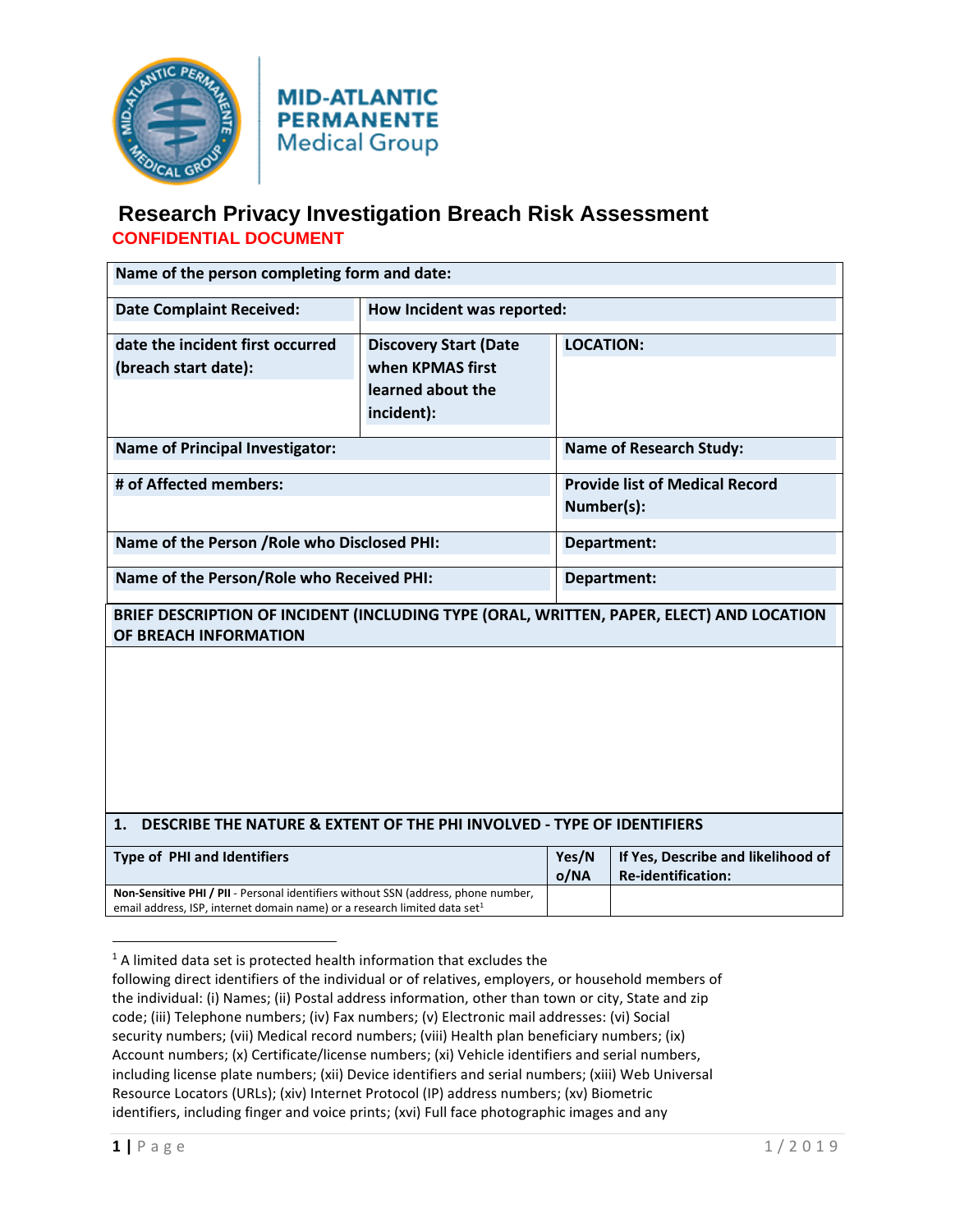



| Enrollment Information - Eligibility status, enrollment/disenrollment date                                                      |       |                                |  |  |
|---------------------------------------------------------------------------------------------------------------------------------|-------|--------------------------------|--|--|
| Billing Information - MRN, account number, DOS, EOB, procedure codes, diagnosis                                                 |       |                                |  |  |
| Patient Medical Information - Provider specialty, treatment, medication, diagnosis,                                             |       |                                |  |  |
| test results, lab results, AVS, chart notes, referrals                                                                          |       |                                |  |  |
| Sensitive Health Information - Genetics, communicable diseases, sexual disorders,                                               |       |                                |  |  |
| weight loss or cosmetic surgery, cancer, Parkinson's or MS diagnosis, general                                                   |       |                                |  |  |
| anxiety or depression, etc.                                                                                                     |       |                                |  |  |
| Specially Protected Information - HIV/AIDS, STD, chemical dependency, mental                                                    |       |                                |  |  |
| health treatment at BHS, such as major depression or bipolar disorder,                                                          |       |                                |  |  |
| reproductive treatment for minors, ADD or ADHD diagnosis or treatment, etc.                                                     |       |                                |  |  |
| Financial Information - Credit card or bank account number, security code,                                                      |       |                                |  |  |
| transaction dates, SSN, driver's license, associated with an individual's name                                                  |       |                                |  |  |
| 2. DESCRIBE THE PERSON WHO USED THE PHI OR TO WHOM THE DISCLOSURE WAS MADE AND                                                  |       |                                |  |  |
| WHETHER THE PERSON WAS AUTHORIZED OR UNAUTHORIZED.                                                                              |       |                                |  |  |
| <b>Type of Person</b>                                                                                                           | Yes/N | If Yes, Describe and determine |  |  |
|                                                                                                                                 | o/NA  | whether the person was         |  |  |
|                                                                                                                                 |       | authorized or unauthorized     |  |  |
|                                                                                                                                 |       |                                |  |  |
| Member of Covered Entity - KPMAS workforce member, business associate,<br>another health care provider, plan, or clearing house |       |                                |  |  |
| Non-Inflammatory Party - Family member, friend, another patient or member,                                                      |       |                                |  |  |
| non-covered entity, third party not associated with KPMAS or the individual                                                     |       |                                |  |  |
| Undesired Party - Media, unknown or lost, patient's or member's employer                                                        |       |                                |  |  |
| Inflammatory party - Ex-spouse, adoptive or birth parents, person involved in a                                                 |       |                                |  |  |
| crime or theft                                                                                                                  |       |                                |  |  |
| DESCRIBE THE EXTENT THE PHI WAS ACQUIRED, ACCESSED, VIEWED OR DISCLOSED<br>3.                                                   |       |                                |  |  |
| <b>Type of Scenario</b>                                                                                                         | Yes/N | If Yes, Describe:              |  |  |
|                                                                                                                                 |       |                                |  |  |
|                                                                                                                                 | o/NA  |                                |  |  |
| Viewed, heard (verbal), or opportunity only                                                                                     |       |                                |  |  |
| Acquired/viewed - Has/had physical custody of PHI, PHI given to the wrong                                                       |       |                                |  |  |
| patient, location unknown                                                                                                       |       |                                |  |  |
| Intentional - Inappropriately accessed or obtained, transferred/disclosed. PHI                                                  |       |                                |  |  |
| exposed via a public web page                                                                                                   |       |                                |  |  |
| DESCRIBE THE EXTENT TO WHICH THE RISK TO PHI HAS BEEN MITIGATED<br>4.                                                           |       |                                |  |  |
| <b>Type of mitigation</b>                                                                                                       | Yes/N | Is Yes, Describe:              |  |  |
|                                                                                                                                 | o/NA  |                                |  |  |
|                                                                                                                                 |       |                                |  |  |
| Mitigated with Forensic Evidence - Forensic analysis shows password protected,                                                  |       |                                |  |  |
| information encrypted and/or uncompromised data (except when encrypted by                                                       |       |                                |  |  |
| the unauthorized individual who acquired the PHI/PII)                                                                           |       |                                |  |  |
| Mitigated with Documented Evidence - Assurance that PHI will not be further                                                     | Yes   |                                |  |  |
| used or disclosed, data wiped from the device, information returned complete,                                                   |       |                                |  |  |
| information properly destroyed and attested to, electronically deleted.                                                         |       |                                |  |  |
| Mitigated with Limited Evidence - Information properly destroyed unattested or                                                  |       |                                |  |  |
| verbal attestation, electronically deleted but unsure of backup status, very low                                                |       |                                |  |  |
| risk data on one or limited number of pts.                                                                                      |       |                                |  |  |
|                                                                                                                                 |       |                                |  |  |

comparable images. 45 C.F.R. § 164.514(e)(2).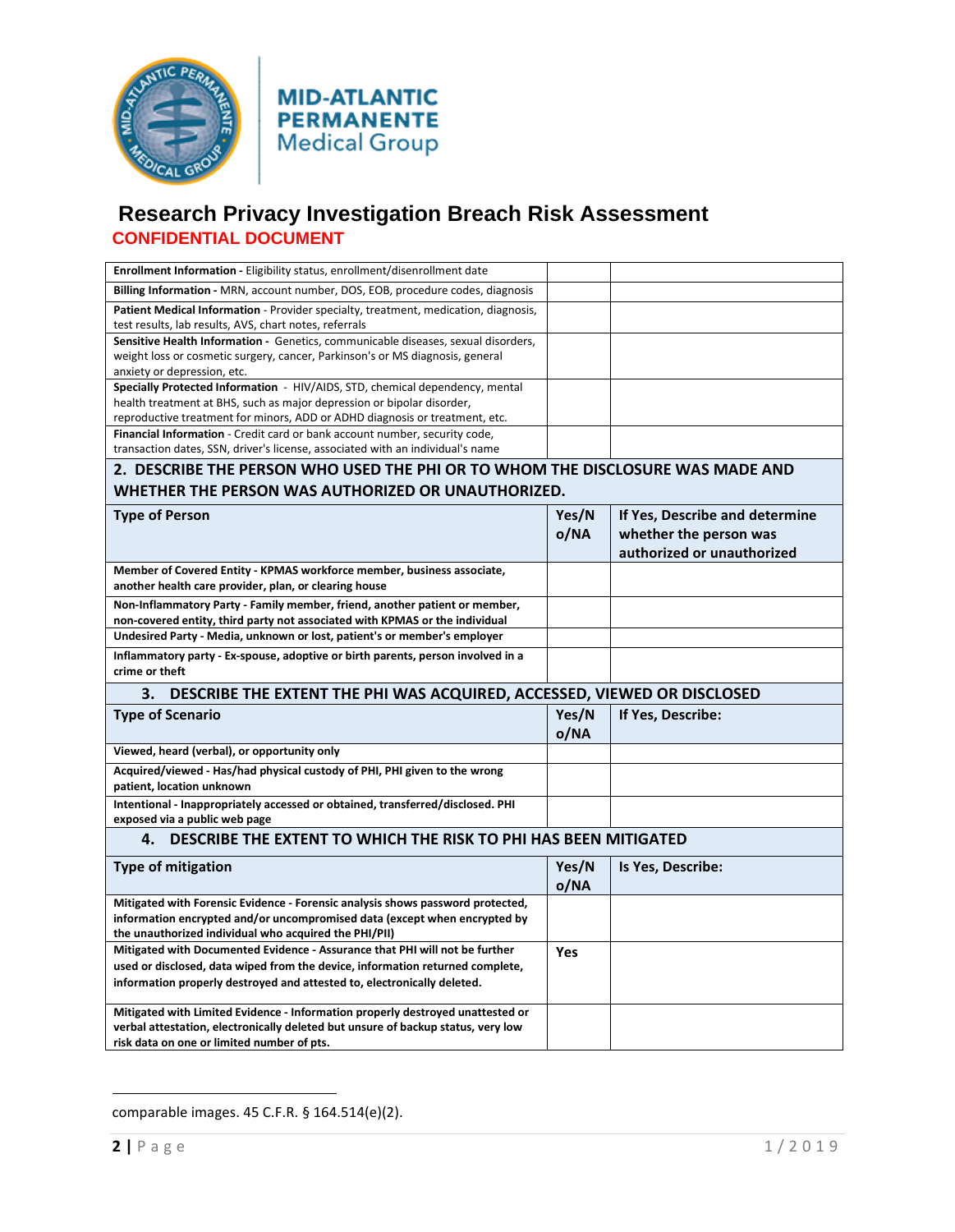

**MID-ATLANTIC PERMANENTE** Medical Group

| Unable to Mitigate - Sent to the media, unable to retrieve, on the internet for any<br>period of time, unsure of disposition location, high suspicion or knowledge of PHI                                                                                            |           |                                       |                             |                                             |  |
|----------------------------------------------------------------------------------------------------------------------------------------------------------------------------------------------------------------------------------------------------------------------|-----------|---------------------------------------|-----------------------------|---------------------------------------------|--|
| re-disclosure, transferred or otherwise compromised                                                                                                                                                                                                                  |           |                                       |                             |                                             |  |
| CONCLUSIONS: (SUBSTANTIATED, UNSUBSTANTIATED, INCONCLUSIVE)                                                                                                                                                                                                          |           |                                       |                             |                                             |  |
|                                                                                                                                                                                                                                                                      |           |                                       | Yes/No/<br>Inconclu<br>sive | If yes or inconclusive, please<br>describe: |  |
| Were the Claims Substantiated?                                                                                                                                                                                                                                       |           |                                       |                             |                                             |  |
| Was there conflicting or inconsistent information produced in the investigation?                                                                                                                                                                                     |           |                                       |                             |                                             |  |
| Were any company policies violated? If yes, reference the policies                                                                                                                                                                                                   |           |                                       |                             |                                             |  |
| How was the credibility of the witnesses assessed? Please describe                                                                                                                                                                                                   |           |                                       |                             |                                             |  |
| Do you believe/not believe the individual who raised the issue? Please describe                                                                                                                                                                                      |           |                                       |                             |                                             |  |
| STOP HERE: MAPMG COMPLIANCE DEPARTMENT WILL COMPLETE BREACH RISK ASSESSMENT                                                                                                                                                                                          |           |                                       |                             |                                             |  |
| <b>MAPMG Director of Compliance Recommendation to KPMAS IRB/Privacy Board</b>                                                                                                                                                                                        |           |                                       |                             |                                             |  |
| <b>6. BREACH NOTIFICATION REQUIRED</b>                                                                                                                                                                                                                               |           |                                       |                             |                                             |  |
| <b>EXCEPTIONS THAT DO NOT CONSTITUE A BREACH</b>                                                                                                                                                                                                                     |           |                                       |                             |                                             |  |
| PHI / PII was not involved in the event,<br>the information was de-identified or no<br>use or disclosure in violation of the<br><b>Privacy Rule occurred?</b>                                                                                                        | No        | If Yes Stop                           |                             |                                             |  |
| Was it a good faith, unintentional<br>acquisition, access or use of PHI by<br>employee/workforce within scope of<br>employment and not further acquired,<br>accessed, used, or disclosed by any<br>person?                                                           | <b>No</b> | If Yes Stop                           |                             |                                             |  |
| Was it an inadvertent disclosure of PHI<br>from one person authorized to access<br>PHI to another authorized person within<br>the entity or OHCA and not further<br>acquired, accessed, used, or disclosed by<br>any person?                                         | No        | If Yes Stop                           |                             |                                             |  |
| Would the unauthorized person to whom<br>PHI is disclosed (recipient) not<br>reasonably have been able to retain the<br>information?                                                                                                                                 | <b>No</b> | If Yes Stop                           |                             |                                             |  |
| BURDEN OF PROOF - An acquisition, access, use or disclosure in a manner not permitted is presumed<br>to be a breach unless KPMAS or business associate demonstrates that there is a low probability that<br>the PHI has been compromised based on a risk assessment. |           |                                       |                             |                                             |  |
| Low probability Yes or No?                                                                                                                                                                                                                                           |           | If no, date letter (notice) provided? |                             |                                             |  |
| <b>Disclosure accounting required? Yes or No</b>                                                                                                                                                                                                                     |           | Date sent to HIMS?                    |                             |                                             |  |